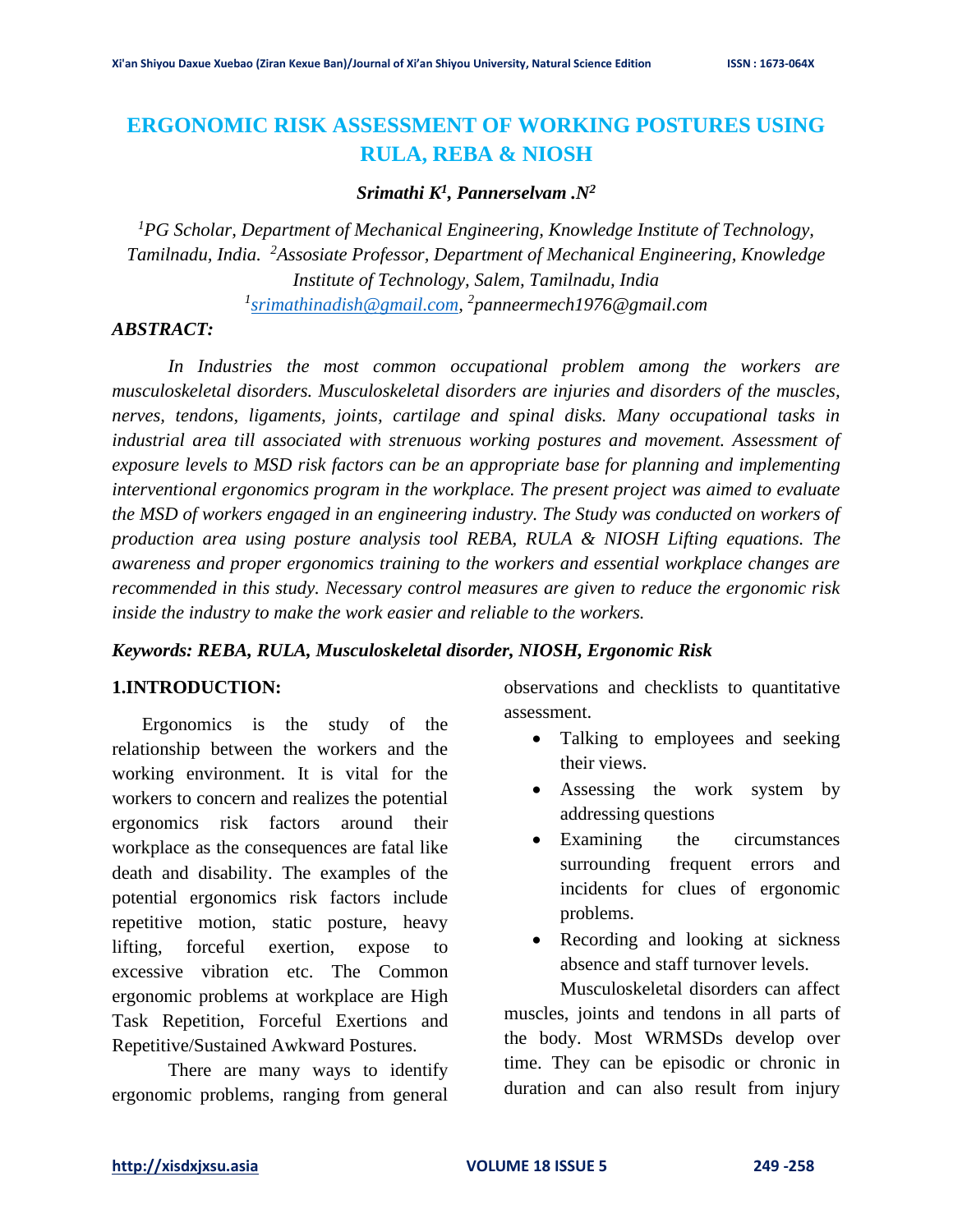sustained in a work-related accident. Additionally, they can progress from mild to severe disorders. These disorders are seldom life threatening but they impair the quality of life of a large proportion of the adult population.

The total number of WRMSDs cases (prevalence) in 2019/20 was 480,000, a prevalence rate of 1,420 per 100,000 workers. These comprised 212,000 cases where the upper limbs or neck was affected, 176,000 where the back was affected and 93.000 where the lower limbs were affected.The number of new cases was 152,000, an incidence rate of 450 per 100,000 workers. The total number of working days lost due to this condition in 2019/20 was 8.9 million days. This equated to an average of 18.4 days lost per case. Working days lost per worker due to selfreported workrelated musculoskeletal disorders shows a generally downward trend.In 2019/20 musculoskeletal disorders accounted for 30% of all work-related ill health cases and 27% of all working days lost due to work-related ill health.Most of these WRMSDs affect the Upper limbs or neck, 44% of all WRMSD cases, or the Back, 37% of all WRMSD cases with the remaining 19% of cases affecting the lower limbs. However, conditions affecting the back represent a relatively lower proportion of the working days lost than their relative prevalence would suggest.



## **Labour force survey 2. LITERATURE SURVEY**

Er. Surinder Singh., (2013) published a paper on the title, "A Proposed REBA on Small Scale Forging Industry". This paper briefs to evaluate the MSD of workers engaged in Small scale forging industries. Study was conducted on 102 workers of a forging industry using the posture analysis tool REBA Method. The results of REBA showed that about 7.63% of the workers were under very high-risk levels and required immediate change. About 44.6% of the workers were at high risk levels which required changes soon and 45.03% of the workers were at medium risk levels. The Study recommended the awareness and proper ergonomics training to the workers. Chowdury., (2014), published a paper on the title, "Study And Analysis Of Work Postures Of Workers Working In A Ceramic Industry Through Rula". In this paper they used REBA and RULA techniques to quantize the fatigue experienced by the worker while manually lifting loads. The fatigue involved in a particular operation was quantified and accordingly changes in work method for system improvement were suggested. Qutubuddin S.M and S.S. Hebbal., (2013), published a paper on the title, "Ergonomic Evaluation of Tasks Performed by Workers in Manual Brick Kilns in Karnataka, India". The present study focuses on the brick industries located in North Karnataka, India, where about 1500 brick kilns are operating employing thousands of workers. The main aim of this study is to investigate the selfreported WRMSD experienced by the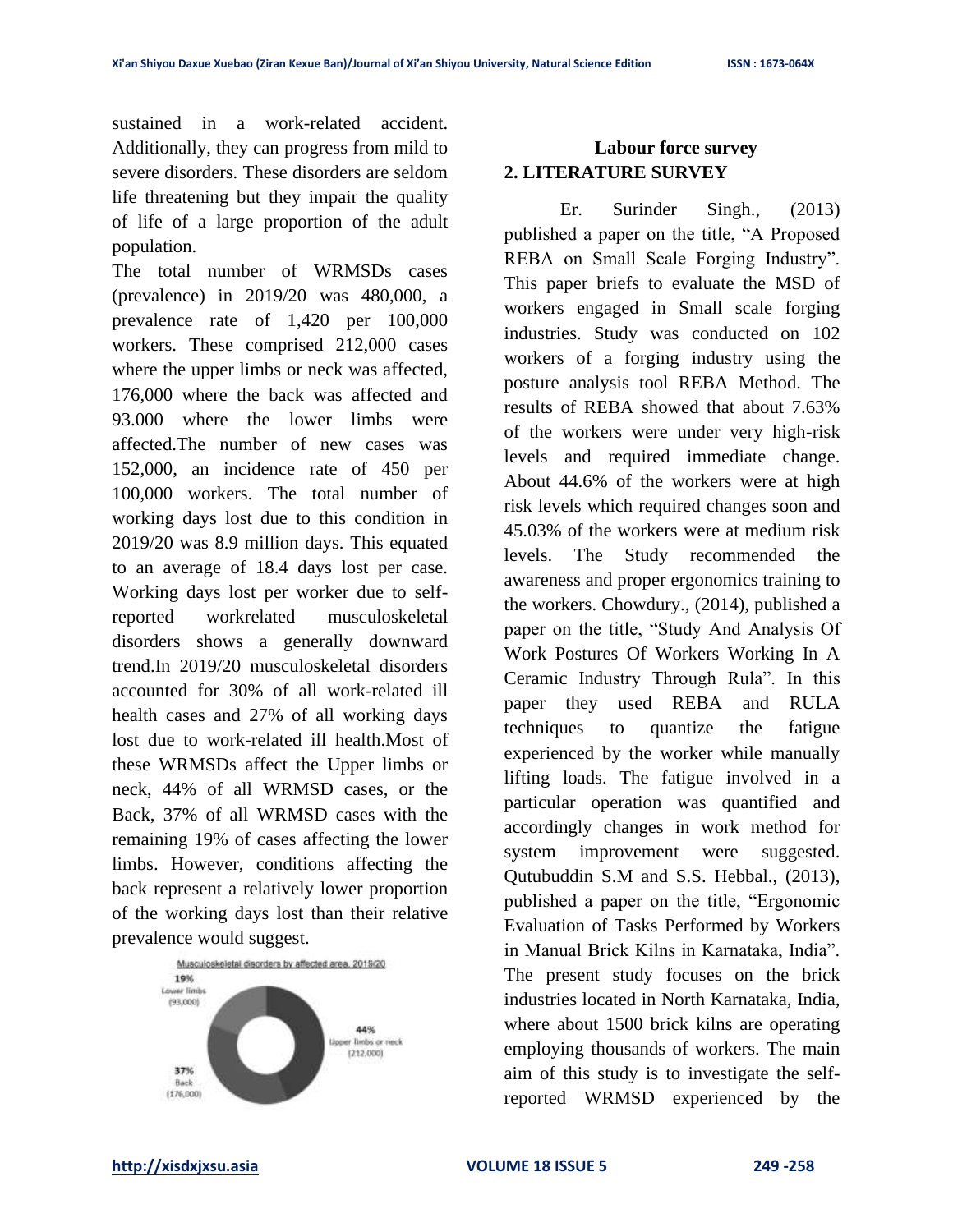workers during the raw brick making activities and to analyze the causes of discomfort related to various postures adopted by the worker and provide counter measure and alternate postures. M.Manzoor Hussain and Qutubuddin S.M. (2019), published a paper on the title "Digital Human Modeling in Ergonomic Risk Assessment of Working Postures using RULA". In this paper they analyze the working postures of manual workers in small scale industries by using Rapid Upper Limb Assessment (RULA) assessment in CATIA V5R20 software. The results indicate that awkward working posture risks can be minimized by effectively using ergonomic interventions. N.A. Ansari and Dr. M.J. Sheikh., (2014), published a paper on the title, "Evaluation of work Posture by RULA and REBA: A Case Study". This study presents assessment of work posture of workers engaged in different activities of small scale industry. Evaluation of posture was carried out using RULA and REBA. Assessment is carried out using worksheet. The RULA method determined that the majority of the workers were under high risk levels and required immediate change.

## **3.OBJECTIVES:**

The aim of this study is to

- 1. Reduce the potential for accidents.
- 2. Reduce the potential for injury and ill health.
- 3. Improve performance and productivity.

## **4.METHODOLOGY:**

In the manufacturing industry, the production process is manual process with high interactions of human and process.Ergonomic risk is very high in the production area due to the continuous nature of manual work. The production area has the following manual operations are

- 1. Burring job
- 2. Checking work pieces for grit blasting
- 3. Setting for heating process,
- 4. Chipping on material for cleaning process
- 5. Unloading the stacked work pieces
- 6. Dragging the stacked work pieces.

## **4.1 Hazards Identified in The Production Task:**

| <b>OBSERVATION</b>                                                                                                                                               | <b>HAZARDS</b>                                                          | <b>TOOL</b> |
|------------------------------------------------------------------------------------------------------------------------------------------------------------------|-------------------------------------------------------------------------|-------------|
| The Worker doing<br>Burring Job at the<br>Time His Back<br>Bone Was Bent<br>for a Long Time,<br>Sit in Improper<br>Posture and Neck<br>Position Was<br>Improper. | Back Pain,<br>Wrist Pain,<br><b>Neck Pain</b>                           | <b>RULA</b> |
| Checking Work<br>Pieces for Grit<br>Blasting, Workers<br>Have to Bend His<br>Back Bone for a<br>Long Time and<br><b>Standing</b><br>in<br>Improper Posture.      | Back Pain,<br>Shoulder<br>Pain, Knee<br>pain, Neck<br>Pain              | <b>REBA</b> |
| White setting for<br>heating process,<br>the worker has to<br>bend his back<br>bone for a long<br>time and standing<br>in improper<br>posture.                   | <b>Back</b><br>pain,<br>shoulder<br>pain,<br>knee<br>pain,<br>neck pain | <b>REBA</b> |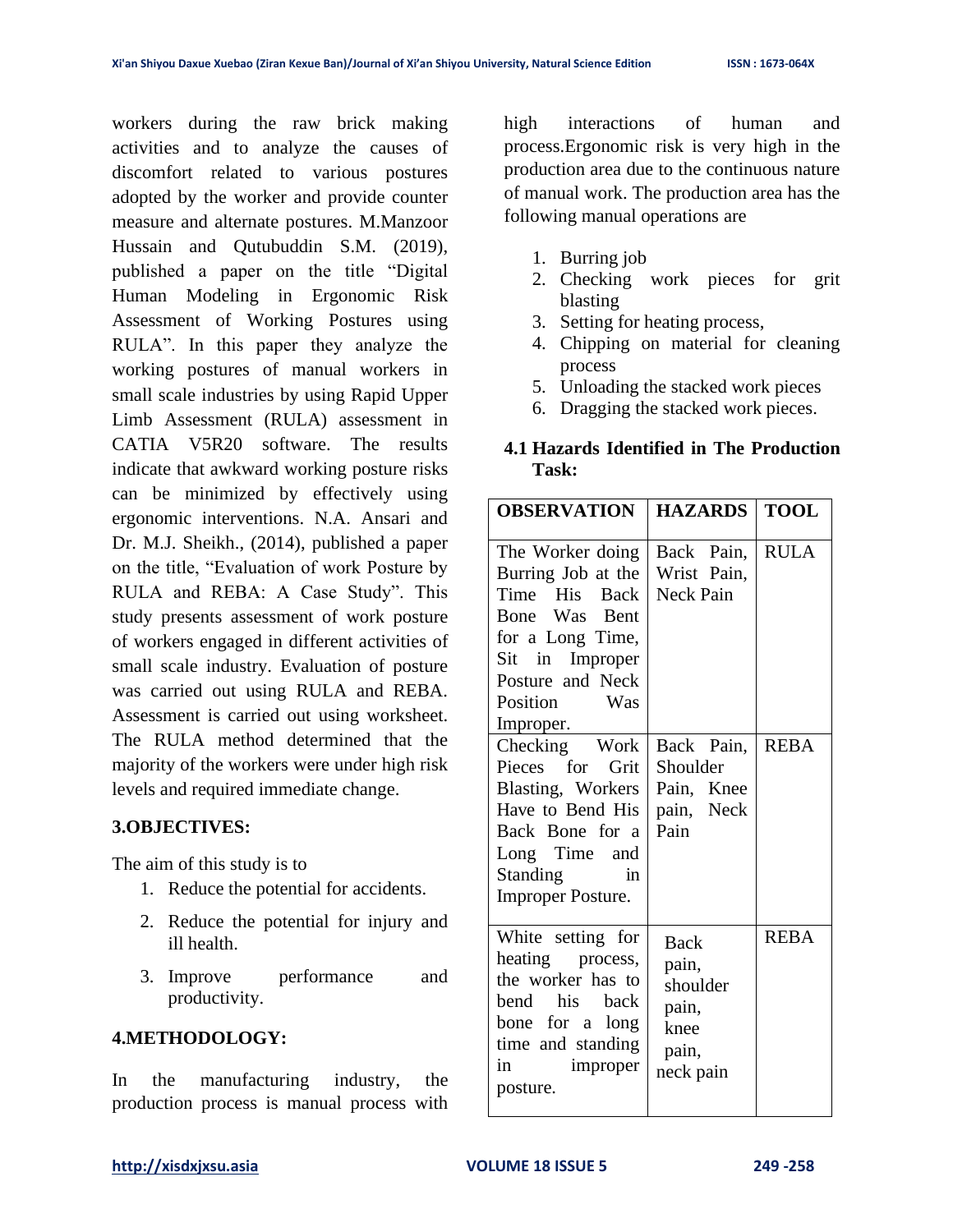| Chipping<br>on<br>material<br>for<br>cleaning process,<br>the worker has to<br>bend his<br>back<br>bone for a<br>long<br>time and standing<br>in<br>improper<br>posture.                                                                                                   | Back pain,<br>shoulder<br>pain,<br>knee<br>pain,<br>neck<br>pain | <b>RULA</b> |
|----------------------------------------------------------------------------------------------------------------------------------------------------------------------------------------------------------------------------------------------------------------------------|------------------------------------------------------------------|-------------|
| Worker<br>was<br>unloading<br>the<br>stacked<br>work<br>pieces<br>$\sin$<br>hand<br>from one place to<br>another<br>for<br>loading<br>in<br>workpieces,<br>his<br>back<br>bone<br>was<br>bent for<br>a<br>long<br>time and he<br>was<br>working<br>in<br>improper posture. | Shoulder<br>pain,<br>back<br>pain                                | <b>REBA</b> |
| Worker<br>was<br>dragging<br>the<br>stacked<br>work<br>in<br>hand<br>pieces<br>from one place to<br>another<br>for<br>loading in<br>grit<br>blasting, his back<br>bone was bent for<br>a long time and he<br>was working<br>$\dot{m}$<br>improper posture.                 | Shoulder<br>back<br>pain,<br>pain                                | <b>REBA</b> |

## **4.2 ERGONOMIC RISK ASSESSMENT TOOL**

The Ergonomic Platform empowers you to conduct faster, more accurate ergonomic assessments, keep all your data in one place, get your team up to speed with built-in ergonomics training, and easily generate reports on risk reduction and program results. Ergonomic risk Assessment have to be done using NIOSH, REBA & RULA assessment tool in ergo plus platform. The Procedures for ergonomic risk assessment

- 1. Observe the task/job
- 2. Select the task/job for assessment
- 3. Score the task/job
- 4. Calculation of exposure scores
- 5. Consideration of actions level

#### **Risk assessment tool**

| <b>Types of task</b> | <b>Risk assessment tool</b> |
|----------------------|-----------------------------|
| Lifting/lowering     | <b>NIOSH</b><br>lifting     |
|                      | equation                    |
| Upper body posture   | <b>RULA</b>                 |
| Entire body posture  | <b>REBA</b>                 |

## **4.3 Rapid Entire Body Assessment (REBA)**

This tool uses a systematic process to evaluate whole body postural MSD and ergonomic design risks associated with job tasks. A single page form is used to evaluate required body posture, forceful exertions, type of movement or action, repetition, and coupling.

A score is assigned for each of the following body regions: wrists, forearms, elbows, shoulders, neck, trunk, back, legs and knees. After the data for each region is collected and scored, tables on the form are then used to compile the risk factor variables, generating a single score that represents the level of MSD risk.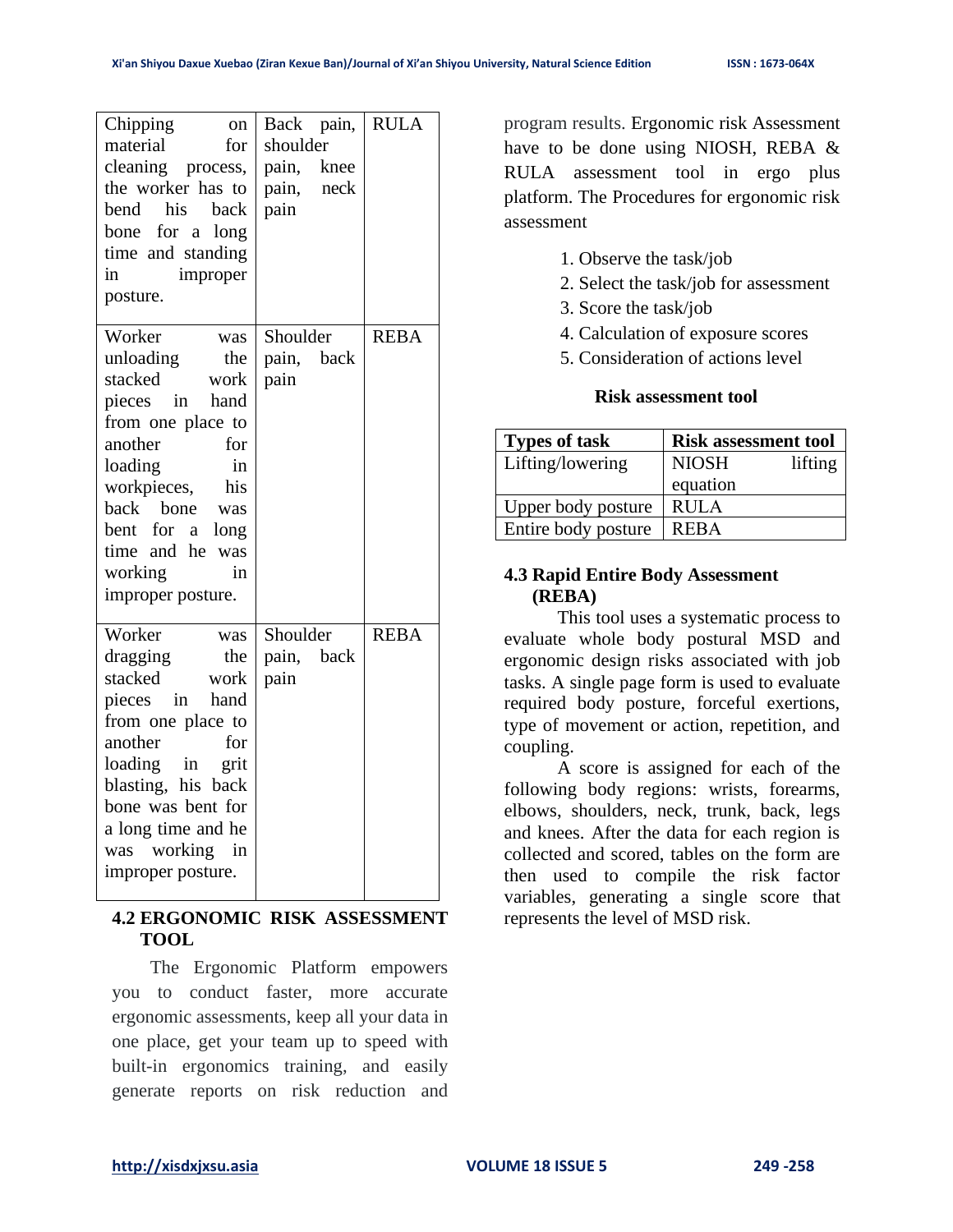

## **Risk score table**

| Reba         | <b>Risk</b>  | <b>Action</b>          |  |
|--------------|--------------|------------------------|--|
| <b>Score</b> | <b>Level</b> |                        |  |
|              | Negligible   | No action required     |  |
| $2 - 3$      | Low          | Change may be needed   |  |
| $4 - 7$      | Medium       | Further investigation, |  |
|              |              | change soon            |  |
| $8 - 10$     | High         | Investigate and        |  |
|              |              | implement change       |  |
| $11 - 15$    | Very high    | Implement change       |  |

## **4.3.1 REBA Score Unloading Work Pieces**

- Risk Index Value Less Than 1 Low Risk
- Risk Score 11+ Means Very High Risk, Immediate Action



**4.3.2 REBA Score-Setting Work Pieces**



**4.3.3 REBA Score- Checking Work Pieces**



## **4.4 RAPID UPPER LIMB ASSESSMENT (RULA)**

This diagnostic tool assesses biomechanical and postural load requirements of job tasks/demands on the neck, trunk and upper extremities. A single page form is used to evaluate required body posture, force, and repetition. Based on the evaluations, scores are entered for each body region in section A for the arm and wrist, and section B for the neck and trunk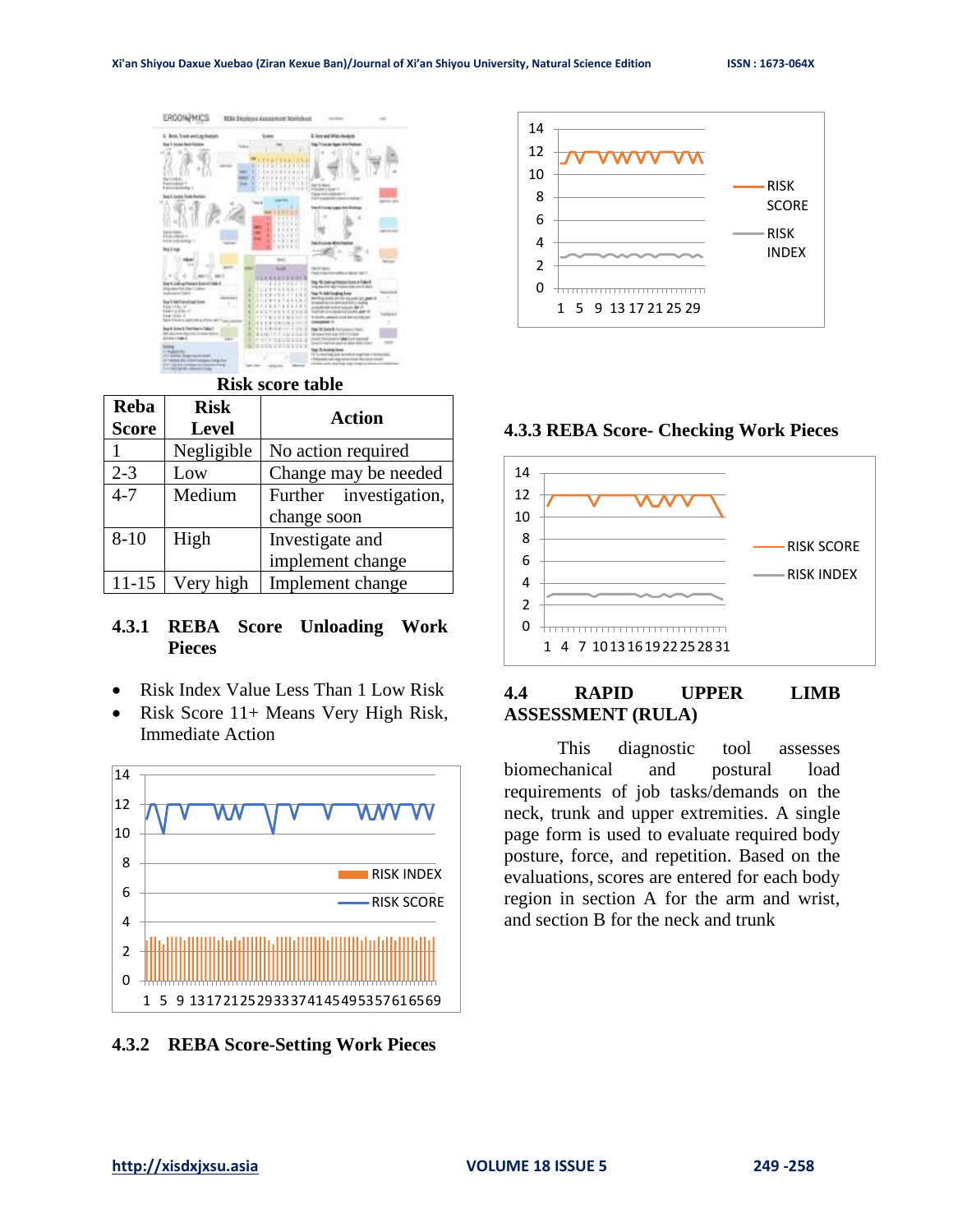

| <b>RULA</b><br><b>SCORE</b> | <b>RISK</b><br><b>LEVEL</b> | <b>ACTION</b>                            |
|-----------------------------|-----------------------------|------------------------------------------|
| $1 - 2$                     | Negligible                  | No action<br>required                    |
| $3-4$                       | Low                         | Change may be<br>needed                  |
| $5-6$                       | Medium                      | Further<br>investigation,<br>change soon |
| $7+$                        | High                        | Implement<br>change                      |

## **4.4.1 RULA - inspection on rings**

- Risk Index Value Less Than 1 Low Risk
- Risk Score 6+ Means Very High Risk, Immediate Action





#### **4.4.2 RULA- Chipping on material**

#### **4.5 NIOSH LIFTING EQUATION**

The NIOSH Lifting Equation is a tool used by occupational health and safety professionals to assess the manual material handling risks associated with lifting and lowering tasks in the workplace. The primary product of the NIOSH lifting equation is the Recommended Weight Limit (RWL), which defines the maximum acceptable weight (load) that nearly all healthy employees could lift over the course of an 8-hour shift without increasing the risk of musculoskeletal disorders (MSD) to the lower back.

The NIOSH equation uses a load constant (LC) with a value of 23 kgs. i.e., the maximum weight to be lifted or lowered under perfect conditions.

The equation then uses several variables for each task expressed as multipliers or coefficients. (In the given equation, 'M' is a multiplier) that tends to reduce the load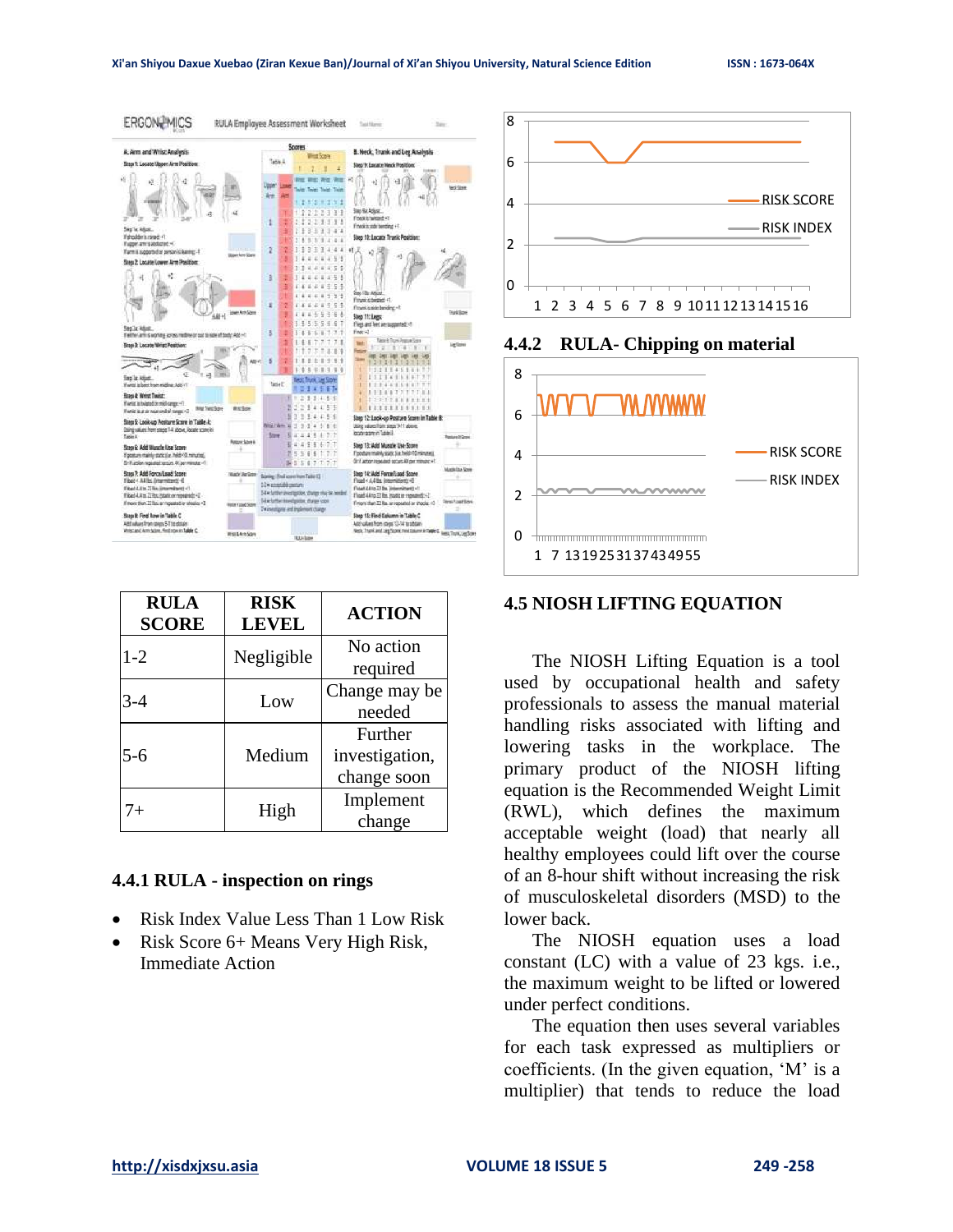constant to get a value of RWL for a specific lifting task.

#### **RWL= LC (23) x HM x VM x DM x AM x FM x CM**

The task variables necessary to calculate RWL are;

 $H =$  Horizontal location of the object in relation to the body

 $V =$  Vertical location of the object in relation to the floor

 $D =$  Vertical distance of the object moved

 $A =$  Asymmetry angle or Twist of body

 $F = F$  Frequency and duration of lifting activity

 $C =$  Coupling or quality of the workers grip on the object being lifted

#### **4.5.1 LIFTING INDEX (LI):**

Lifting Index provides an estimate of the MSD risk and physical stress related with the manual lifting tasks evaluated. The lifting index gives the significant level of risk.

#### **Lifting Index LI = Actual Load Weight/RWL**

 $LI < 1 = Low Risk$ 

 $LI > 1 < 3 = Mild$  /Moderate Risk

 $LI > 3 = High Risk$ 

As the Lifting Index increases, the risk of lower back disorder increases correspondingly. The purpose is to design the lifting tasks to achieve a LI of less than 1.0.

## **NIOSH Lifting Equation-Machine Process**

| <b>Risk</b>       | Origin | <b>End Point</b> |
|-------------------|--------|------------------|
| <b>Risk Index</b> | 1.43   | 1.01             |
| <b>RWL</b>        | 13.98  | 19.89            |
| Independent       | 21.0   | 30.59            |

| <b>RWL</b>    |             |                |
|---------------|-------------|----------------|
| Lifting Index | 1.43        | 1.01           |
| Action        | Medium Risk | Medium<br>Risk |

#### **FINAL SCORE TABLE**

| <b>Task</b>         | <b>Score</b> | No. of           |
|---------------------|--------------|------------------|
|                     |              | <b>Operators</b> |
| Inspection on       | <b>RULA-</b> |                  |
| Rings               | 6.866        | 16               |
| Unloading           | <b>REBA-</b> |                  |
| <b>Work Pieces</b>  | 11.69        | 70               |
| Dragging the        | <b>REBA-</b> |                  |
| <b>Stacked Work</b> |              |                  |
| Pieces              | 12.48        | 26               |
| <b>Setting Work</b> | <b>REBA-</b> |                  |
| Pieces              | 11.64        | 32               |
| Checking            | <b>REBA-</b> |                  |
| <b>Work Pieces</b>  | 11.67        | 32               |
| Chipping on         | <b>RULA-</b> |                  |
| Material            | 6.733        | 60               |
| Machine             | NISOH-       |                  |
| Process             | 1.43to1.01   |                  |
| Loading             | (Risk        | 12               |
| Weight              | Index)       |                  |

#### **5.CONTOL MEASURES:**

Chipping Work Has High Ergonomic Risk as Per the RULA Study.

To Eliminate Poor Ergonomic Postures, Ergonomic design saw is Implemented for Ergonomic Benefits.

#### **Ergonomic Design saw**

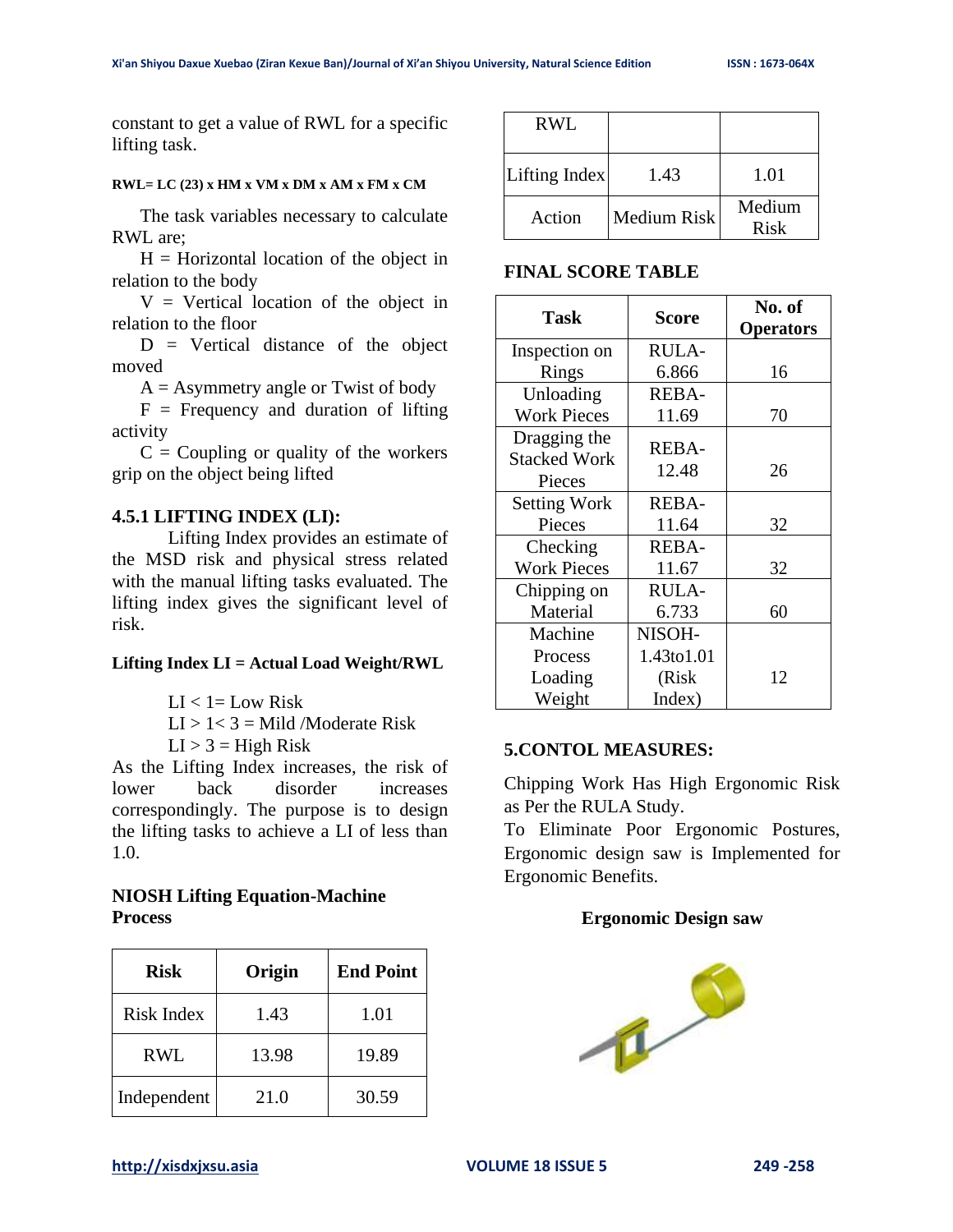After this implementation change, RULA risk level score is reduced to 4, it indicates low risk in this job.

Checking Work Pieces for Grit Blasting has High Ergonomic Risk as Per the REBA Study.

To Eliminate Poor Ergonomic Postures, Ergonomic design of hydraulic drum is Implemented for Ergonomic Benefits.



**Ergonomic design of hydraulic drum**

After this implementation, REBA risk level score is reduced to 6, this indicates low risk only occurred this job.





| <b>Before Observation</b>                                                                                                                                                                                                         | <b>After Observation</b>                                                         |
|-----------------------------------------------------------------------------------------------------------------------------------------------------------------------------------------------------------------------------------|----------------------------------------------------------------------------------|
| <b>And Hazard</b>                                                                                                                                                                                                                 | <b>Minimize Hazard</b>                                                           |
| Worker<br>was<br>the<br>unloading<br>stacked work pieces<br>in hand from<br>one<br>place to another<br>for<br>loading in<br>workpieces, his back<br>bone was bent for a<br>long time and he was<br>working in<br>improper posture | Too design on<br>hydraulic drum to<br>using weight<br>carrying on up and<br>down |
| <b>REBA Score 11.69</b>                                                                                                                                                                                                           | <b>REBA Score 6</b>                                                              |
| (Mean Value)                                                                                                                                                                                                                      | (Mean Value)                                                                     |



#### **6.RESULT AND DISCUSSION:**

| <b>Before Observation</b>                                                                                                                                 | <b>After Observation</b>      |
|-----------------------------------------------------------------------------------------------------------------------------------------------------------|-------------------------------|
| And Hazard                                                                                                                                                | <b>Minimize Hazard</b>        |
| Chipping on<br>material for<br>cleaning process,<br>the worker has to<br>bend his back bone<br>for a long time and<br>standing<br>1n<br>improper posture. | Easy Handling on<br>Operation |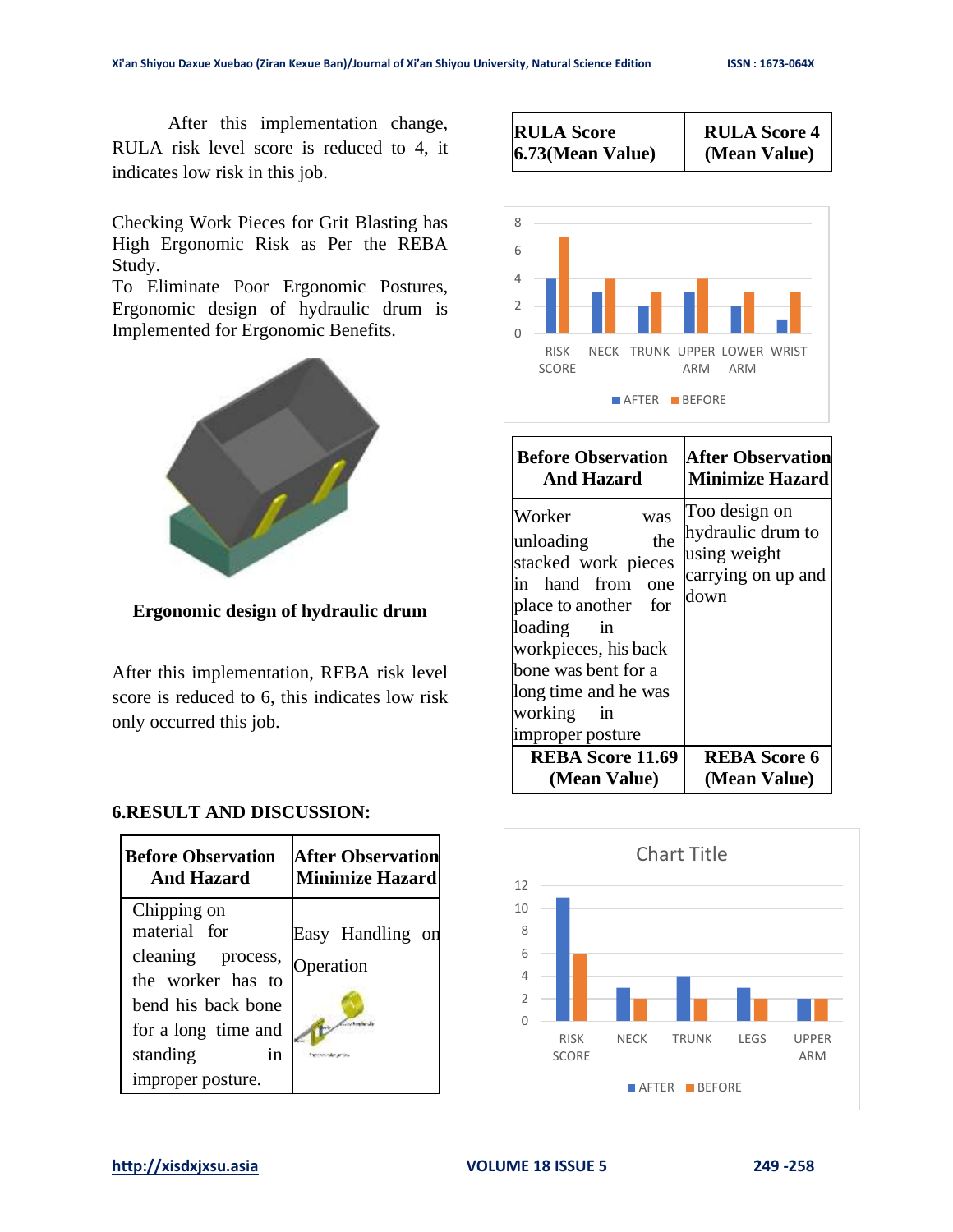### **7.CONCLUSION**

The evaluation of body posture has been carried out for this particular manufacturing unit by Ergonomic risk assessment tools, it can be concluded that; significant proportion of the workers are working in uncomfortable and painful postures as found by analysis. This is due to lack of ergonomics knowledge and awareness in small scale industry. Thus, the workers are under moderate to high risk of musculoskeletal disorders as determined from REBA, RULA & NIOSH risk level. This study recommends the immediate implementation of ergonomics interventions with proper knowledge among workers and health education on common postural change, implementation and monitoring of laws among industries are recommended to take down morbidity due to musculoskeletal disorder.

## **8.REFERENCES**

- [1].Er. Surinder Singh, (2013), "A Proposed REBA on Small Scale Forging Industry", International Journal of Modern Engineering Research (IJMER) Vol. 3, Issue.  $6.$  Nov – Dec.
- [2]. QutubuddinS.M and S.S. Hebbal, (2013), "Ergonomic Risk Assessment using Postural Analysis Tools in a Bus Body Building Unit", International Journal of Science and Research (IJSR), Volume 7 Issue 6, June.
- [3].N.A. Ansari, et al, (2013), "Study and Justification of Body Postures of Workers Working In SSI by Using Reba", International Journal of Engineering and Advanced Technology (IJEAT), Volume-2, February.
- [4].Qutubuddin S.M and S.S. Hebbal, (2013), "Ergonomic Evaluation of Tasks

Performed by Workers in Manual Brick Kilns in Karnataka, India". Global Journal of Researches in Engineering, Volume 13 Issue 4.

- [5].Chowdury and M. L. Rahman, (2014), "Study And Analysis of Work Postures of Workers Working In A Ceramic Industry Through RULA", International Journal of Engineering and Applied Sciences,Vol 5 August.
- [6].N. A. Ansari, Dr. M. J. Sheikh, (2014), "Evaluation of work Posture by RULA and REBA: A Case Study", IOSR Journal of Mechanical and Civil Engineering (IOSR-JMCE), Volume 11, Issue 4.
- [7].Sahebagowda And Vinayak Kulkarni, (2015), "Ergonomics Study For Injection Molding Section Using Rula and Reba Techniques", International Journal of Engineering Trends And Technology (IJETT), volume 36 june.
- [8].Mahendra K .C et al, (2016), "Ergonomic Analysis of Welding Operator Postures", International Journal of Mechanical and Production Engineering, Volume- 4, Issue-6, Jun.
- [9].K.P.Anoop and J.Prakash, (2017), "Analysis & Improvement of Ergonomics In Refractory Tiles Assembly And Removal", International Journal of Advanced Research in Basic Engineering Sciences and Technology (IJARBEST), Vol.3 Special Issue.38 May. 32
- [10]. Subbaiah.K.M, et al, (2017). "Ergonomic Assessment and Risk Reduction of Automobile Assembly Tasks Using Postural Assessment Tools", International Journal of Research Science & Management Volume 11, Issue 4.
- [11]. REBA: A Step-by-Step Guide (online) [www.ergo-plus.com.](http://www.ergo-plus.com/)
- [12]. RULA:A Step-by-Step Guide (online) [www.ergo-plus.com](http://www.ergo-plus.com/)